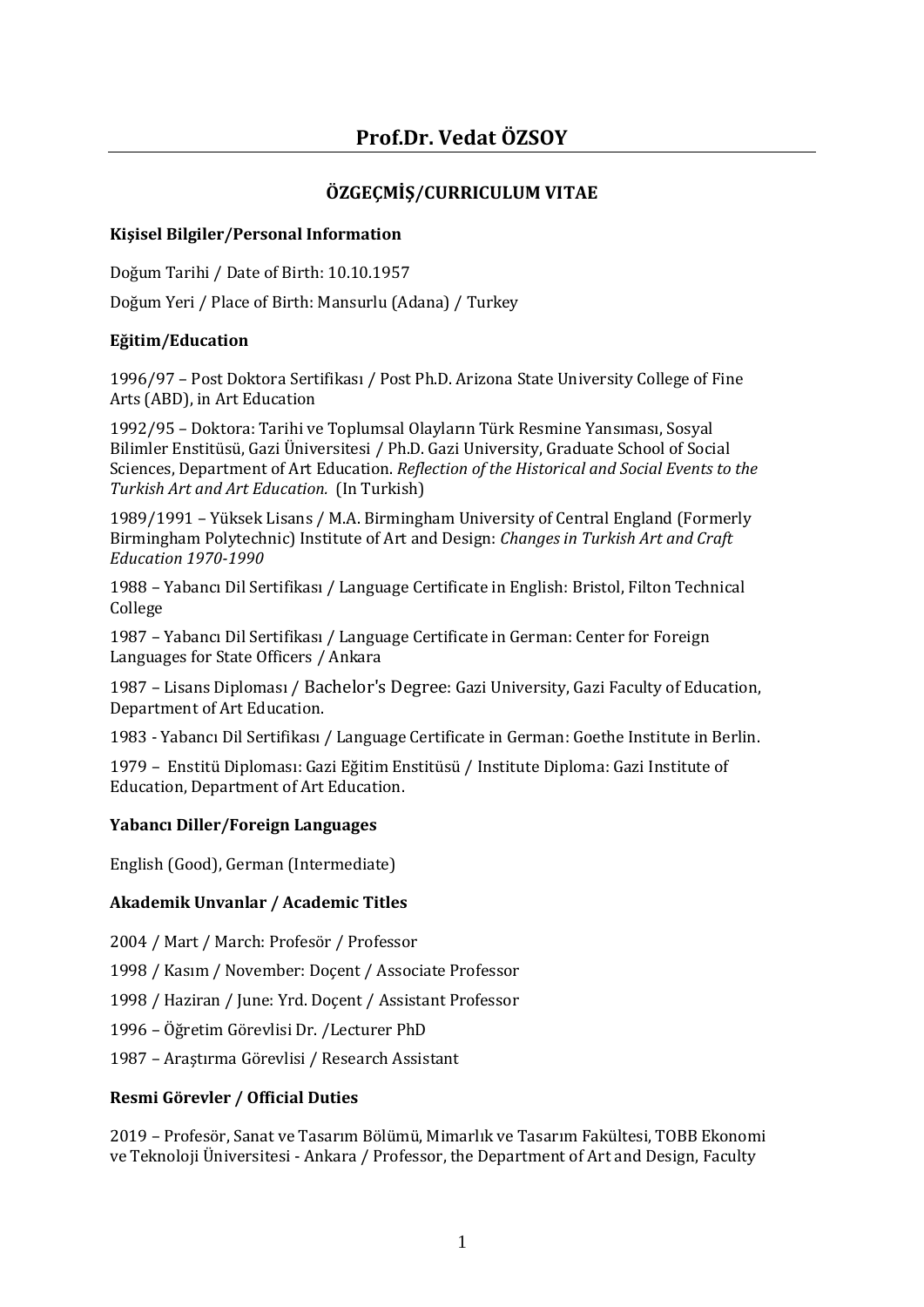of Architecture and Design, TOBB University of Economics and Technology, Ankara / **Turkey** 

2018 – TÜBİTAK 4003 Bilim Merkezi Kurulması Destek Programı Danışma ve Değerlendirme Kurulu üyeliği/ Member of the Advisory and Evaluation Board of the TUBITAK 4003 Support Program for the Establishment of the Science Center

2016- 2017 - Konuk Öğretim Üyesi / Visiting Professor, Department of Curriculum and Pedagogy, Faculty of Education, University of British Columbia in Vancouver / Canada

2015- 2016 - Bölüm Başkanı, Sanat ve Tasarım Bölümü, Mimarlık ve Tasarım Fakültesi, TOBB Ekonomi ve Teknoloji Üniversitesi – Ankara / Chairman of the Department of Art and Design, Faculty of Fine Arts, Design and Architecture of TOBB University of Economics and Technology in Ankara / Turkey

2008/2012- 2012/ 2015- Dekan, Güzel Sanatlar, Tasarım ve Mimarlık Fakültesi, TOBB Ekonomi ve Teknoloji Üniversitesi - Ankara Dean of Faculty of Fine Arts, Design and Architecture of TOBB University of Economics and Technology in Ankara / Turkey

2005-2008 – Dekan, Güzel Sanatlar Fakültesi, Erciyes Üniversitesi / Dean of Faculty of Fine Arts of Erciyes University in Kayseri / Turkey

2004 -2008 – Profesör Doktor, Resim-İş Eğitimi Anabilim Dalı, Güzel Sanatlar Eğitimi Bölümü, Gazi Eğitim Fakültesi, Gazi Üniversitesi, Ankara / Professor Doctor in the Department of Art Education at Gazi University

2000 - 2004 – TRT Yönetim Kurulu Üyesi - Member of the Executive Board of Turkish Radio – Television Corporation

1998-2002 – YÖK Eğitim Fakülteleri Akreditasyon Çalışma Grubu Üyesi / Member of the Accreditation Working Party for Faculties of Education in the Turkish Council of Higher Education

1998-2004 – Doçent, Resim-İş Eğitimi Anabilim Dalı, Güzel Sanatlar Eğitimi Bölümü, Gazi Eğitim Fakültesi, Gazi Üniversitesi / Associate Professor in the Department of Art Education in Gazi University

1998 – Yardımcı Doçent, Resim-İş Eğitimi Anabilim Dalı, Güzel Sanatlar Eğitimi Bölümü, Gazi Eğitim Fakültesi, Gazi Üniversitesi / Assistant Professor in the Department of Art Education in Gazi University

1987-1996 – Araştırma Görevlisi, Resim-İş Eğitimi Anabilim Dalı, Güzel Sanatlar Eğitimi Bölümü, Gazi Eğitim Fakültesi, Gazi Üniversitesi / Research Assistant in the Department of Art Education in Gazi University

1980-1987 - Müdür, Kayseri Devlet Güzel Sanatlar Galerisi, Kültür ve Turizm Bakalığı / Director of Fine Arts Gallery of Ministry of Culture and Tourism, Kayseri

1979-2000 – Resim Öğretmeni, Fethiye Lisesi, Muğla / Art Teacher in Fethiye High School, Mugla / Turkey

# **Dernek Üyelikleri / Membership in Associations**

2003-2011 - Kurucu ve Eski Genel Başkan, Görsel Sanatlar Eğitimi Derneği (GÖRSED) / Founder and ex-president: Turkish Visual Arts Education Association (GORSED / TVAE), Ankara / Turkey

2008/2011 – 2011/2014 – InSEA Dünya Konseyi Üyesi / World Councillor: InSEA - International Society for Education through Art

2014/2017 - InSEA Genel Sekreteri / Secretary: InSEA - International Society for Education through Art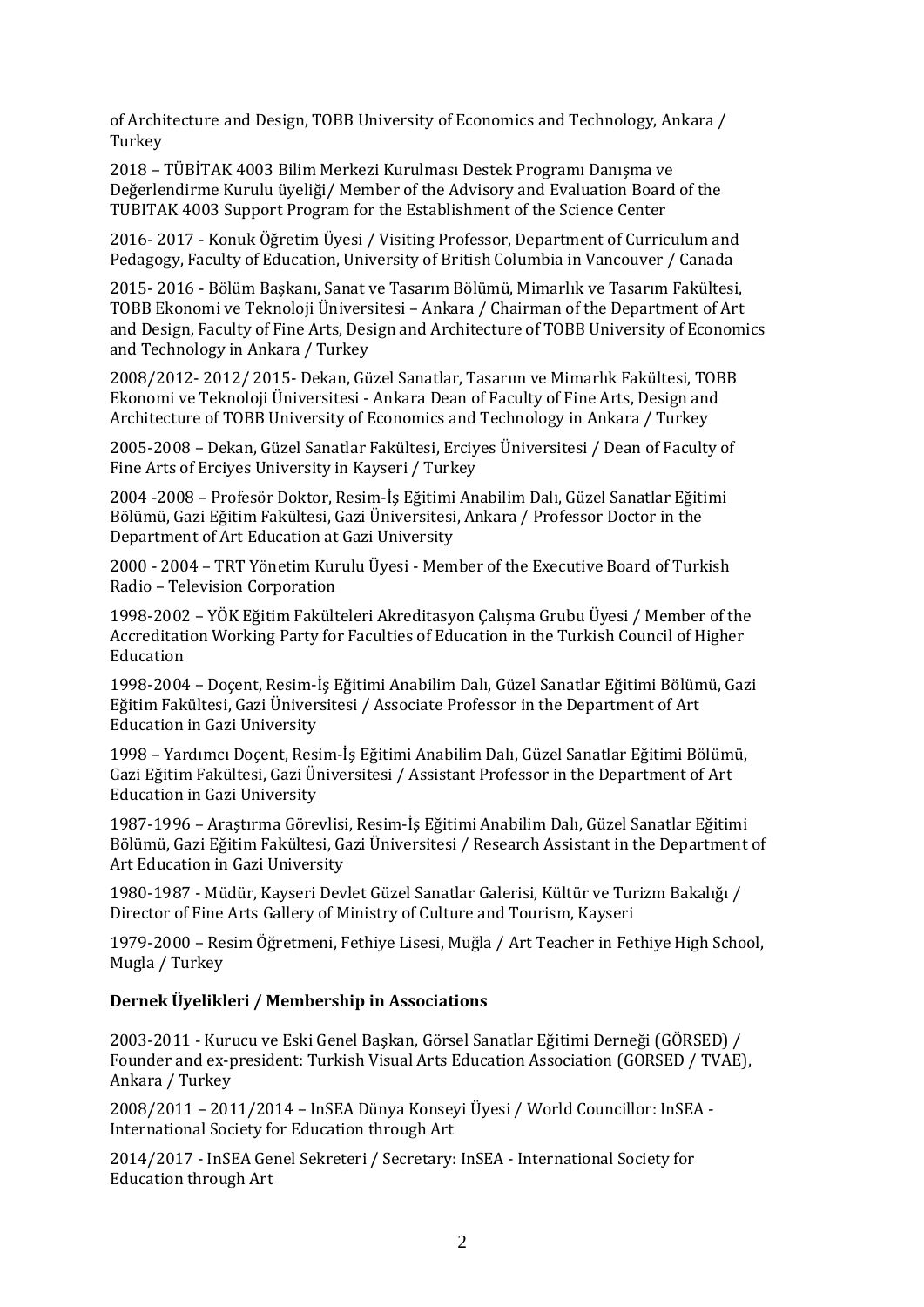# **Ödüller / Awards**

2016-2017 Akademik yılı / Academic year - Konuk Öğretim Üyesi, / *Visiting professorship award* at the University of British Columbia, Canada.

24 Kasım / November 24th 2013, Görsel Sanatlar Eğitimi Derneği (GÖRSED) *Onur Ödülü* / *Honorary award for outstanding service in art education*. Turkish Visual Arts Education Association.

1996 – 1997 Akademik yıl / Academic Year. Doktora Sonrası Araştırma Ödülü / *Post PhD Award in Art Education,* Arizona State University, USA.

#### **Uluslararası Davetli Konuşmalar / International Keynotes**

"İnovasyon, Tasarım Odaklı Düşünme ve Eğitim" (Innovation, Design Thinking and Education), VI*. Uluslararası Mobilya Kongresi (VI. International Furniture Congress)*, Karadeniz Teknik Üniversitesi, Orman Fakültesi ve Mimarlık Fakültesi (KTU, Faculty of Foresty and Faculty of Architecture), 2-5 Kasım / November2020, Trabzon / Turkey.

"Sanatta Tasarım, Tasarımda Sanat" (Design in Art, Art in Design), 3. Sanat ve Tasarım Sempozyumu (The 3rd. International Symposium on Art & Design), Kütahya Dumlupınar Üniversitesi, Güzel Sanatlar Fakültesi, 1-3 Ekim / October 2020, Kütahya / Turkey.

"Sosyal İnovasyon ve Tasarım Odaklı Düşünme" (*Social Innovation and Design Thinking*) , DT4VET: Mesleki Eğitim ve Öğretim için Tasarımcı Düşünürleri Eğitmek: Eğitimciler için Tasarım Odaklı Düşünme Aracı Projesi / *EducatingDesignerly Thinkers for Vocational Education and Training: Design Thinkin Tool for Educators*) açış konuşması / DT4VET Project Open Speech), TOBB ETÜ, 10 Şubat / February 2020, Ankara..

"Gözlemleme ve Yavaş Bakış Yoluyla Öğrenme" (Learning through Observation and Slow Looking), *1. Uluslararası İnformal Öğrenme Kongresi (The 1st International Congress on Informal Learning / ICIL)*, Hacettepe Üniversitesi, 1- 3 Kasım 2019 / November 1-3, 2019, Ürgüp / Nevşehir.

"A Hidden Aim of Art Educators: Social responsibility", *The 6th World Chinese Art Education Symposium*, Ningbo University, Zhejiang, China on November 18-20, 2017.

"Arts and Design Education for Sustainable Development", *4th World Conference on Design and Arts - WCDA-2015*, 26-28 June 2015, Christian University, St. Petersburg, Russia.

"Arts Education and Violence in Schools", World Summit on Arts Education Polylogue II, The World Alliance for Arts Education (WAAE), 13 -17 May 2013, Munich and Wildbad Kreuth, Germany.

#### **Ulusal Davetli Konuşmalar / National Keynotes**

"Sanat Eğitimi ve Şiddet" (Art Education and Violence), Çukurova Üniversitesi, Eğitim Fakültesi Hasan Ali Yücel Konferans Salonu, 21 Mayıs 2019, Adana.

"Sanat Eğitimi ve Şiddet" (Art Education and Violence), Pamukkale Üniversitesi, Eğitim Fakültesi Engin Aksel Konferans Salonu, 20 Mart 2019, Denizli.

"Sosyal Öğrenme Ortamları Olarak Müzeler" (Museums as Socially Learning Spaces), 25-29 Eylül - 2015, Workshop for Educators on Museum Education, Konya.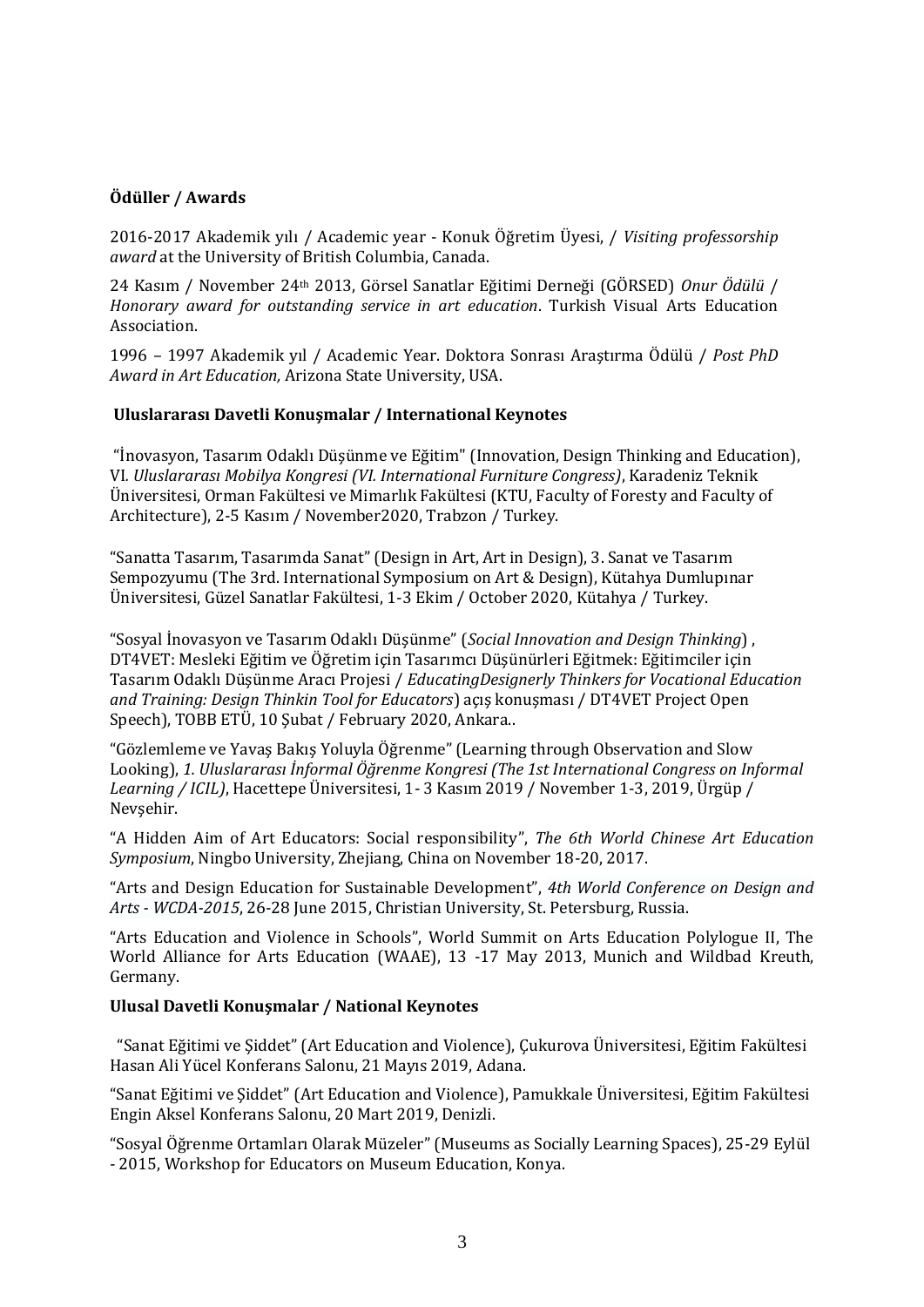"21. Yüzyılda Görsel Sanatlar Eğitimi" (Art Education for the 21st Century), 24 Kasım 2015, Harran University, Faculty of Education, Urfa.

"Görsel Sanatlar Eğitiminin Düşünsel Temelleri" (Intellectual Foundations of Visual Arts Education), Pamukkale Üniversitesi, Eğitim Fakültesi Engin Aksel Konferans Salonu, 4 Mayıs 2015, Denizli.

"Sanat, Bilim ve Sanat Eğitimi" (Art, Science and Art Education), Pamukkale Üniversitesi, Eğitim Bilimleri Enstitüsü, A Blok Konferans Salonu, 4 Mayıs 2015, Denizli.

"Herkes İçin Kapsamlı ve Sürdürülebilir Bir Sanat Eğitimi" (A Sustainable Art Education for All), 24. Ulusal Eğitim Bilimleri Kongresi (24th National Conference on Educational Sciences), 16-19 Nisan 2015, Niğde Universitesi.

"Görsel İletisim Tasarımı Eğitiminin Temelleri" (Foundations of Visual Communication Design), Konferans (Conference on Design), Kumpanya Tasarım Etkinlikleri, Gazi Üniversitesi, Güzel Sanatlar Fakültesi, Görsel İletişim Tasarımı Bölümü, 07-17 Mayıs 2013, Ankara.

"Sanat mı? Tasarım mı?" (Art? or Design?), Konferans, Çukurova Universitesi, Güzel Sanatlar Fakültesi, 16 Aralık 2011, Adana.

"UNESCO 2010 – 2015 Güzel Sanatlar Eğitimi Stratejisi Hazırlık Çalışmaları ve Bir Değerlendirme" (Fine Arts Education Strategy Preparation Studies and an Evaluation), 2. Ulusal Güzel Sanatlar Eğitimi Sempozyumu, Çanakkale Onsekiz Mart Üniversitesi Eğitim Fakültesi, Güzel Sanatlar Eğitimi Bölümü, 07-11 Nisan 2010, Çanakkale.

#### **Kitaplar / Books**

Özsoy, V., Yörükoğlu Dilli, R., Mamur, N. ve Saribaş, S. (2020). *Kültürel ve Eleştirel Sorgulama Olarak Görsel Sanatlar Öğretimi: Kuram ve Uygulamada Görsel Kültür (Teaching Visual Arts as a Cultural and Critical Inquiry: Visual Culture in Theory and Practice)*, V. Özsoy (Ed.) Ankara: Pegem Akademi

Özsoy, V. & Mamur, N. (2019). *Görsel Sanatlar Öğrenme ve Öğretim Yaklaşımları (Visual Arts Education and Teaching Approaches)*, Ankara: Pegem Akademi

Özsoy, V. & Alakuş, A.O. (2009/2017). *Görsel Sanatlar Eğitiminde Özel Öğretim Yontemleri – Resim-İş Eğitimi (Methods of Art Education)*, Ankara: Pegem Akademi

Özsoy, V. (2008/2016). *Görsel Sanatlar Eğitimi: Makaleler (Visual Arts Education: Articles)*, Ankara: Pegem Akademi

Özsoy, V. (2004/2007/2015). *Görsel Sanatlar Eğitimi: Resim-İş Eğitiminin Tarihsel ve Düşünsel Temelleri (Visual Arts Education: Intellectual Foundations of Art Education)*, Ankara: Pegem Akademi

Özsoy, V. & Ayaydın, A. (2015). *Görsel Tasarım Öge ve İlkeleri (Visual Design Elements and Prenciples)*, Ankara: Pegem Akademi

Özsoy, V. (Ed.) (2006). *Yöntem ve Teknikleriyle Görsel Sanatlar Eğitiminde Uygulamalar (Practices in Visual Arts Education with Methods and Techniques)* Ankara: Görsel Sanatlar Eğitimi Derneği Yay.

Özsoy, V. (Ed.) (2005/2010). *Görsel Sanatlar Eğitiminde Müze Eğitimi ve Uygulamaları (Museum Education and Applications in Visual Arts Education)*, Ankara: Görsel Sanatlar Eğitimi Derneği Yay.

Özsoy, V. (Ed.) (2005). *İlköğretim Sanat Öğretimi Yöntemleri* (*Elementary Art Teaching Methods),* Ankara: Görsel Sanatlar Eğitimi Derneği yay.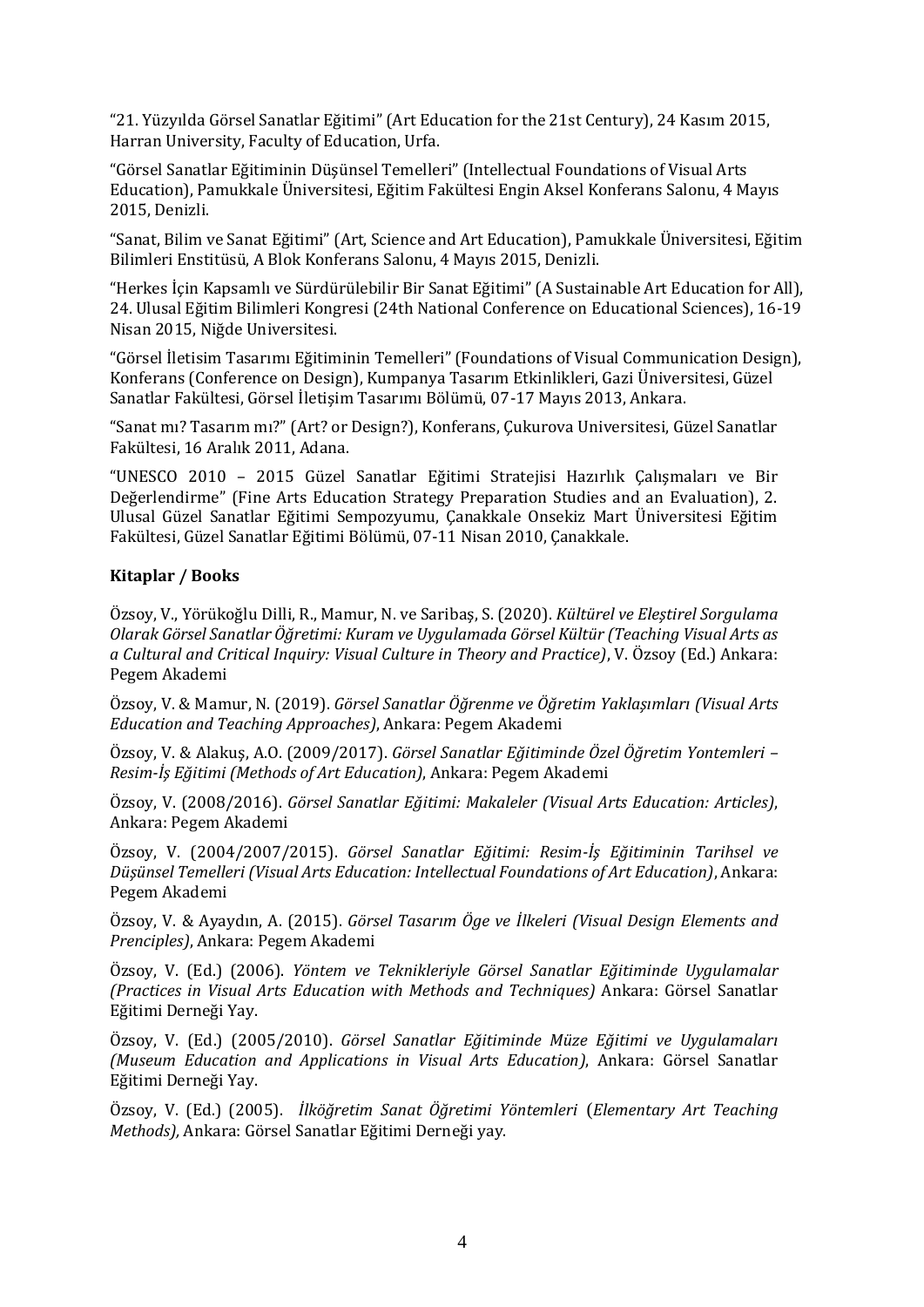Özsoy, V. (Ed. with O. Kırışoğlu) (2005). International Society for Education through Art (InSEA) *7th European Regional Congress Proceedings*. Ankara: Görsel Sanatlar Egitimi Derneği Yay.

Yükseköğretim Kurulu YÖK (2000), *Türkiye'de Öğretmen Eğitiminde Standartlar ve Akreditasyon (Standards and Accreditations in Turkish Teacher Education),* Yükseköğretim Kurulu Akreditasyon Çalışma Grubu ile Birlikte (*Together with Higher Education Council Accreditation Working Group)*, Ankara.

#### **Uluslararası Kitapta Bölüm / International Book Chapter**

Özsoy, V. (2019). "DIY in Art Education and Art Teacher Training in Turkey", *Makers, Crafters, Educators: Working for Cultural Change*, (Ed. by E. Garber, L. Hochtritt, and M. Sharma), Routledge, Pp: 43-45, New York / USA.

Özsoy, V. (2014). "Arts Education and Violence in Schools", *International Yearbook for Research in Arts Education* 2014/2, Pp: 164-171, (Ed.by International Network for Research in Arts Education, Germany).

#### **Ulusal Kitapta Bölüm / National Book Chapter**

Özsoy, V. (2019). "Sanat Galerileri, Sanatçı Atölyeleri, Tasarım Stüdyoları ve El Sanatları İşlikleri"(Art Galleries, Artists' Studios, Design Studios and Craft Studios), *Okul Dışı Öğrenme Ortamları (Out of School Learning Environments),* (Ed. Ahmet İlhan Şen), Bölüm/Chapter 12, s/Pp. 275-305, Ankara: PegemA.

#### **Öğretmen Rehber Kitapları / Guidebooks for Teachers (Project Books)**

Özsoy, V. & Mamur, N. & Güntay, V. & Saribaş, S. & Karagöz, İ. (2019): *Görsel Kültür Kuramının İlk ve Ortaokul Görsel Sanatlar Derslerinde Uygulanması – Rehbet Kitap* (Application of Visual Culture Theory in Primary and Secondary School Visual Arts Courses), TÜBİTAK Proje No: 118B030, Ankara, ISBN: 978-605-031-843-2

Özsoy, V.& Dilli, R. & Karakaya, Ü. & Bıyıklı, N. & Çalık, Ş. (2017): *Okulum Ankara: Öğretmenler İçin Ankara Rehberi: İlkokul* (My School is Ankara: Ankara Guide for Teachers: Primary School), Yenimahalle İlçe Milli Eğitim Müdürlüğü.

Özsoy, V.& Dilli, R. & Karakaya, Ü. & Bıyıklı, N. & Çalık, Ş. (2016): Okulum Ankara: Öğretmenler İçin Ankara Rehberi: Ortaokul (My School is Ankara: Ankara Guide for Teacher: Middle School), Yenimahalle İlçe Milli Eğitim Müdürlüğü.

# **Uluslararası Hakemli Dergilerde Yayımlanan Makaleler / Articles Published in International Refereed Journals**

Özsoy, V. & Mamur, N. (2021). Reproduction of Image Through Critical Visual Reading in In-Service Teacher Training (Öğretmen Hizmet İçi Eğitiminde Eleştirel Görsel Okuma Yoluyla İmgenin Yeniden Üretimi) *Education and Science/Eğitim ve Bilim*, Volum/Cilt 46 (2021) No/Sayı 207, pp/s. 355-373. DOI: 10.15390/EB.2021.9841

Mamur, N. & Özsoy, V. & Karagöz, İ. (2020). Digital learning experience in museums: Cultural readings in a virtual environment (Müzelerde dijital öğrenme deneyimi: Sanal ortamda kültürel okumalar). *International Journal of Contemporary Educational Research*, 7(2), 335-350. DOI: <https://doi.org/10.33200/ijcer.799643>

Ozsoy, V. & Gunes, N. (2020). Resim-İş (Görsel Sanatlar) Öğretmeni Yetiştirmede Özgün Bir Model: Çapa Resim Seminerleri (An Original Model of Art Teacher Training: Çapa Art Seminars). *International Journal of Research in Fine Arts Education*, 3(2), 35-52.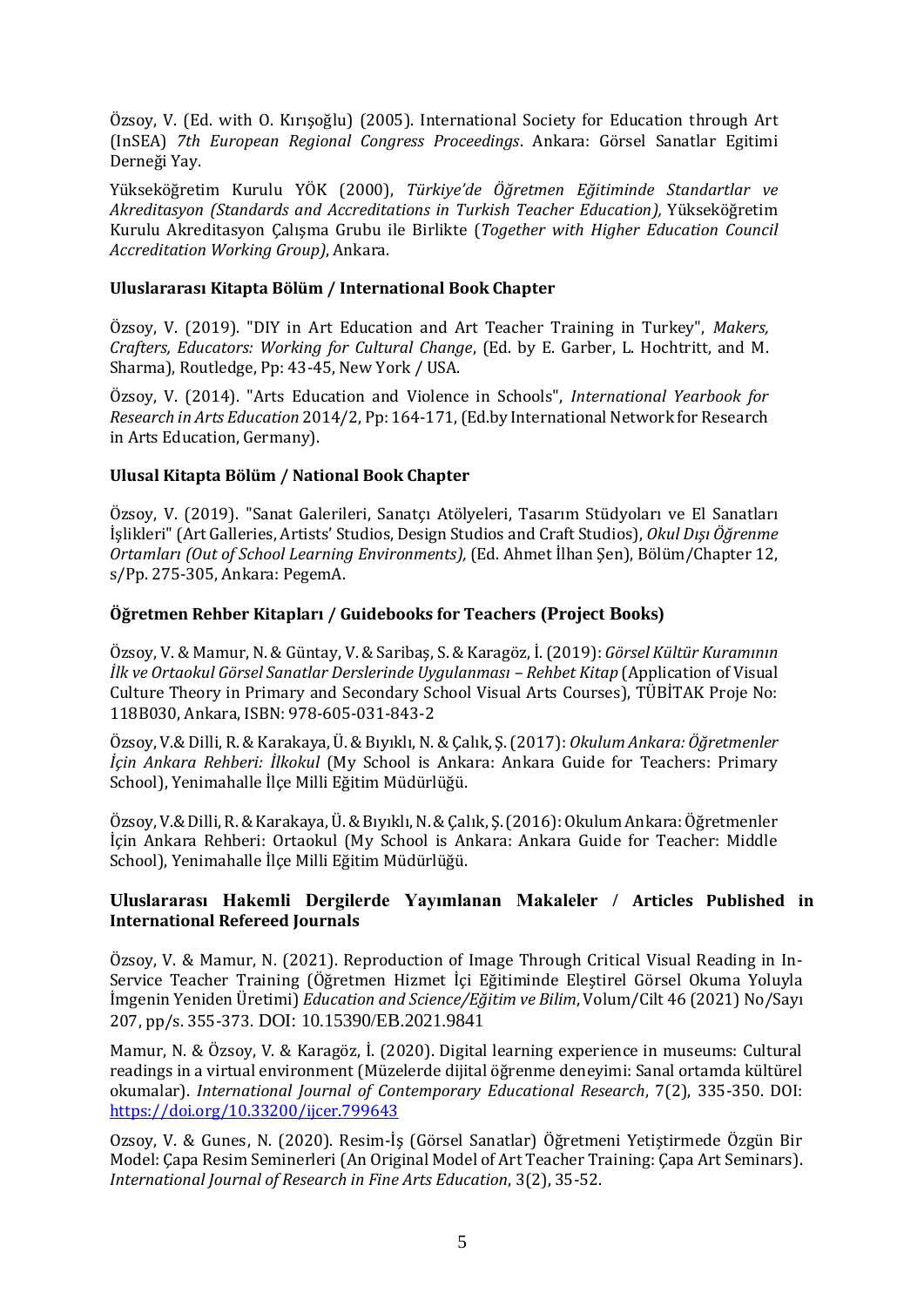Ceylan Dadakoğlu, S. & Özsoy, V. (2020). Second life application for creativity in art and design education (Sanat ve tasarım eğitiminde yaratıcılık için second life'ın kullanılması). *International Journal of Educational Methodology*, 6(4), 759-773. <https://doi.org/10.12973/ijem.6.4.759>

Özsoy, V., Mamur, N. & Sarıbaş, S. (2020). Use of visual culture in visual arts courses: Opinions of participating teachers after TUBITAK-4005 Project (Görsel sanatlar derslerinde görsel kültürün kullanımı: TÜBİTAK-4005 Projesi sonrası katılımcı öğretmenlerin görüşleri). *Pegem Journal of Education and Instruction (Pegem Eğitim ve Öğretim Dergisi)*, 10(3), 767-808. <https://doi.org/10.14527/pegegog.2020.025>

Güneş, N., Aksoy, Ş. & Özsoy, V. (2020). The Role of the A/r/tography Method in Art Teacher Training (Görsel Sanatlar Öğretmeni Yetiştirmede A/r/tografi Yönteminin Rolü), *Universal Journal of Educational Research*, 8(10), 4909 - 4919. DOI: 10.13189/ujer.2020.081063.

Özsoy, V. (2016). Arts and design education for sustainable development (Sürdürülebilirlik İçin Sanat ve Tasarım Eğitimi), *New Trends and Issues Proceedings on Humanities and Social Sciences*, Vol 2, No. ISSN: 2421- 8030.

Bülbül, H. ve Özsoy, V. (2015). Güzel Sanatlar Lisesi İki Boyutlu Sanat Atölye Dersinde 4MAT Öğretim Modelinin Uygulanması (Implementation of the 4MAT Instructional Model in the Two-Dimensional Art Studio Course at the Fine Arts High School), *Uluslararası Türk Eğitim Bilimleri Dergisi* (International Journal of Turkish Educational Sciences), Cilt:3, Sayı:5, s. (99-118).

Bülbül, H. & Özsoy, V. (2015). Student Views on the 4MAT Teaching Model Application in the Two Dimensional Art Studio Classes in the Fine Arts High School (Güzel Sanatlar Lisesi'ndeki İki Boyutlu Sanat Atölyesi Sınıflarında 4MAT Öğretim Modeli Uygulamasına Öğrenci Görüşleri), *Anadolu Journal of Educational Sciences International (AJESI)*, Art Education Special Issue, 242- 265.

Mamur, N. ve Özsoy, V. (2015). Görsel Sanatlar Eğitiminde Portfolyo Değerlendirme (Portfolio Assessment in Visual Art Education), *Bartın Üniversitesi Eğitim Fakültesi Dergisi*, Cilt 4, Sayı 1, Haziran 2015, Bartın-Türkiye, (s.163 – 177). Bartin University Journal of Faculty of Education, Volume 4, Issue 1, June 2015, Bartın-Turkey Doi: 10.14686/BUEFAD. 2015111023, (pp.163 – 177).

# **Ulusal Hakemli Dergilerde Yayımlanan Makaleler / Articles Published in National Refereed Journals**

Çelikcan, H. ve Özsoy, V. (2021). Mavi Bakışın Ardındaki Giz (The Screet Behind the Blue Gaze Kayıhan Keskinok), *Sanat ve Tasarım (Art&Design)*, Anadolu Üniversitesi, Cilt / Volume 10 Sayı / Number 2 Aralık / December 2020 E-Issn: 2146 – 9059. s. 298-317.

Okan Akın, N. ve Özsoy, V. (2017). Görsel Sanatlar Dersinde Estetik Öğretim İle İlgili Ders İşlenişinin ve Etkinlik Formlarının Değerlendirilmesi (Evaluation of Course Processing and Activity Forms Related to Aesthetic Teaching in Visual Arts Course), Fine Arts (NWSAFA), 12(3):205-215, DOI: 10.12739/NWSA.2017.12.3. D0201.

Şahan, M. ve Özsoy. V. (2009). Çok Alanlı Sanat Eğitimi Yönteminin İlköğretim 6. Sınıf Resim-İş Dersinde Öğrenci Tutumuna Etkisi (The Effect of Multi-disciplinary Art Education Method on Students' Attitude in the 6th Grade Elementary School Art and Craft Course), *Türk Eğitim Bilimleri Dergisi* (Journal of Turkish Educational Sciences), Gazi Üniversitesi Yay, Kış 2009, 7(1), 205-226, Ankara.

Özsoy, V. ve Mercin, L. (2003). Sanat (Resim) Eğitiminde Müzelerin Kullanılmasında İlgili Kurum ve Kuruluşların Karşılıklı Görev ve Yükümlülükleri (Mutual Duties and Obligations of Institutions and Organizations in the Use of Museums in Art Education), *Türk Eğitim Bilimleri Dergisi* (Journal of Turkish Educational Sciences), Yaz 2003, C.1, S.3, Gazi Üniversitesi Yay., Ankara, s.303-318.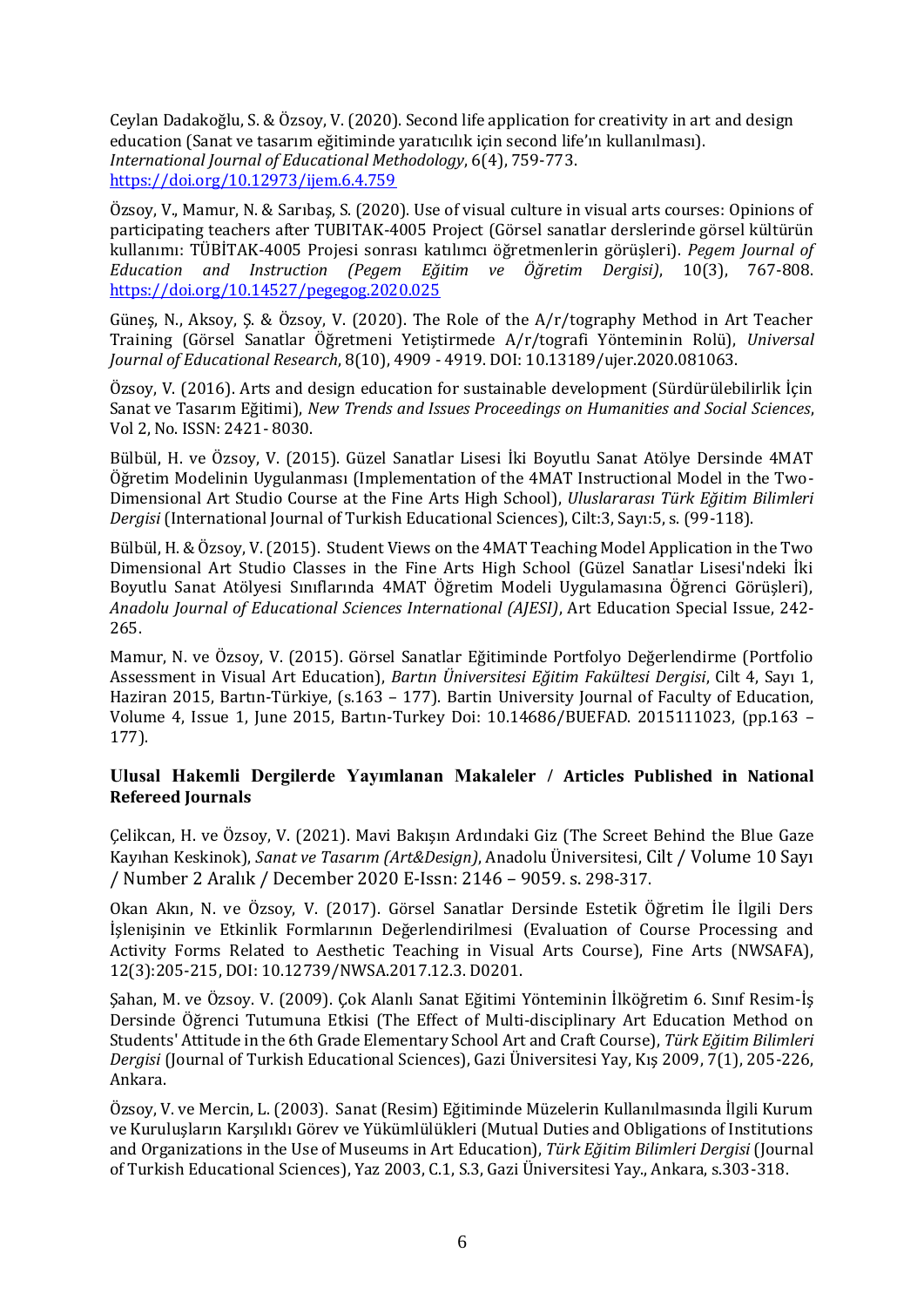Özsoy, V. (2003). İlk ve Ortaöğretim Sanat (Resim) Eğitiminde Müzelerden ve Sanat Galerilerinden Yararlanma (Use of Art Museums and Art Galleries in Elementary and Secondary Art Education), *Milli Eğitim Dergisi* (Journal of National Education), Sayı: 158, Bahar 2003, s. 25-34. Ankara: MEB Yay.

Özsoy, V. (2002). Sanat (Resim) Eğitiminde Müze ve Okul İş Birliği ve Müzeye Dayalı Bazı Öğretim Yöntemleri (Museum and School Partnership Program in Art Education and Some Teaching Methods Based on Museums), *Milli Eğitim Dergisi* (Journal of National Education), Sayı: 153-154, Kış-Bahar 2002, s. 5-17. Ankara: MEB Yay.

Özsoy, V. (2001). Sanat (Resim) Eğitiminde Bir Nitel Araştırma Yöntemi: Eğitsel Eleştiri (A Qualitative Research Method in Art Education: Educational Criticism), *Eğitim ve Bilim* (Education and Science), Cilt: 26, Sayı:122, Ankara, Ekim 2001, s. 41-51.

Özsoy, V. (2001). Yabancı Bir Kültürün Öğrenilmesinde Müze Sergisinden Yararlanma (Using Museum Exhibitions in Learning Another Culture), *Gazi Sanat Dergisi*, Sayı: 2, Ankara, Eylül 2001, s.13-24.

Özsoy, V. (2001). Güzel Sanatlar (Resim-İş) Eğitiminde Bilimsel Araştırmalar (Scientific Research in Fine Arts (Art & Craft) Education), *Eğitim ve Bilim* (Education and Science), Cilt: 26, Sayı:121, Ankara, Temmuz 2001, s. 51-58.

Özsoy, V. (2000). Elektronik İletişim Araçlarıyla Görsel Algının Geliştirilmesi (Developing Visual Perseption with Electronic Communication Tools), *Buca Eğitim Fakültesi Dergisi* (Journal of Buca Faculty of Education), Özel Sayı: 12, İzmir, 2000, s. 227-234.

Özsoy, V. (1998). Resim-İş Eğitimi (Sanat Eğitimi)nin Yakın Tarihi: Sosyo-Politik Olaylar ve Etkileri (Recent History of Art Education: Socio-Political Events and Their Effects), *Gazi Eğitim Fakültesi Dergisi* (Journal of Gazi Faculty of Education), Cilt:18, Sayı: 3, Ankara, 1998, s.77-92.

Özsoy, V. (1998). Monet'nin Resimlerinde Demiryolu Konusu (Railway in Monet's Paintings), *Gazi Eğitim Fakültesi Dergisi* (Journal of Gazi Faculty of Education), Cilt:18, Sayı:2, Ankara, 1998, s.139- 150.

Özsoy, V. (1998). Yetmişbeşinci Yılda Sanat Eğitimi ve Öğretimi (Resim-İş Eğitimi) (Art Education and Teaching in the Seventy-fifth Year), *Milli Eğitim Dergisi* (Journal of National Education), Sayı: 139, MEB Yay. Ankara, Nisan-Mayıs-Haziran 1998, s.58-65.

Özsoy, V. (1998). Sanat Eğitiminde Özel Öğretim Metodları Dersinin Araştırma Teknikleri Dersi İle Birleştirilmesi: Bir Uygulama Örneği (Combination of Special Teaching Methods in Art Education with Research Technics Course: An Application Example), *Milli Eğitim Dergisi* (Journal of National Education), Sayı: 138, MEB Yay. Ankara, Nisan-Mayıs-Haziran 1998, s.49-55.

Özsoy, V. (1998). Türkiye ve Amerika Birleşik Devletleri'nde Sanat Eğitimi ve Sanat Öğretmeni Yetiştirme Yöntemlerinin Bir Karşılaştırması (A Comparison of Art Education and Art Teacher Training Methods on Turkey and the United States), *Milli Eğitim Dergisi* (Journal of National Education), Sayı: 137, MEB Yay. Ankara, Ocak-Şubat-Mart 1998, s. 101-107.

Özsoy, V. (1997). Eğitim Fakülteleri Resim-İş Eğitimi Bölümlerinde Yeniden Yapılanma ve Bir Program Önerisi (Restructuring of Art Education Departments in the Faculties of Education and a Program Proposal), *Eğitim ve Bilim* (Education and Science), Cilt: 21, Sayı: 103, Ankara, Ocak 1997, s. 37-45.

Özsoy, V. (1996). Türkiye'de Resim-İş Eğitimi (Sanat Eğitimi) Tarihine Kısa Bir Bakış (A Brief Overview of the History of Art Education in Turkey) *Gazi Eğitim Fakültesi Dergisi* (Journal of Gazi Faculty of Education), Cilt:16, Sayı:1, Ankara, 1996, s. 109-122.

Özsoy, V. (1996). Resim -İş Eğitimi (Sanat Eğitimi): Amacı ve Yapılanması (Art Education: Objective and Structure), *Milli Eğitim* (Journal of National Education), Sayı: 131, Ankara, Temmuz-Ağustos-Eylül 1996, s. 37-40.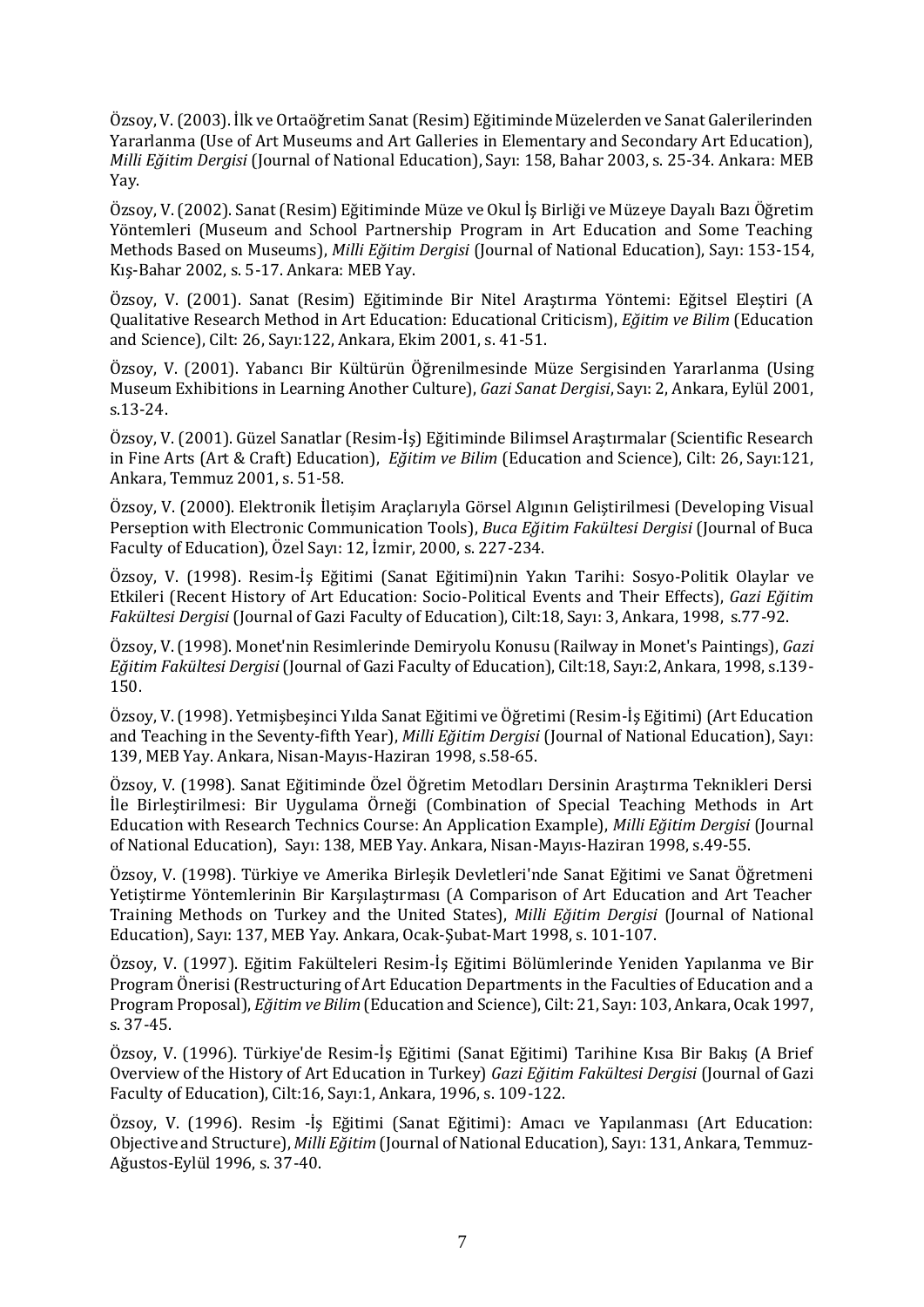Özsoy, V. ve Balcı, Y. B. (1996). Resim -İş Eğitimi Bölümlerinde Yeniden Yapılanma ve İsim Değişikliği (Restructuring and Change of Names in Art Education Departments), *Milli Eğitim,*  (Journal of National Education) Sayı: 130, Ankara, Nisan-Mayıs-Haziran 1996, s. 48-54.

Özsoy, V. (1995). Resim Sanatında Toplumsal Gerçekçi Anlayış ve Yeniler Grubu (Social Realistic Understanding and Newbies Group in Painting Art), *Gazi Eğitim Fakültesi Dergisi* (Journal of Gazi Faculty of Education), Yeni Dönem, Kış 95, Sayı: 3, Ankara, 1995, s. 218-228.

Özsoy, V. (1994). Turkish Art Education and Art Teacher Training (Türkiye'de Sanat Eğitimi ve Öğretmen Yetiştirme), *Gazi Eğitim Fakültesi Dergisi* (Journal of Gazi Faculty of Education), Yeni Dönem, Bahar 94, Sayı: 2, Ankara, 1994, s. 140-153.

Özsoy, V. (1993). Resim-İş Eğitimi İle İlgili Bir Raporun Düşündürdükleri(Thinking about a Report on Art Education), *Eğitim* (Education), MEB Yay. Sayı: 4, Ankara,1993, s. 58-70.

Özsoy, V. (1993). Amerika Birleşik Devletleri'nde Güzel Sanatlar ve Tasarım Eğitimi (Fine Arts and Design Education in the United States), *Eğitim* (Education), MEB Yay. Sayı: 3, Ankara, 1993, s. 48- 54.

Özsoy, V. (1992). İngiltere'de Güzel Sanatlar ve Tasarım Eğitimi (Fine Arts and Design Education in the UK), *Eğitim* (Education), MEB Yay. Sayı: 2, Ankara, 1992, s. 24-36.

# **Diğer Yayınlar / Other Publications**

#### **Uluslararası / International**

Özsoy, V. (2012). History of Art Education in Turkey: A Brief History of Art Education and Art Teacher Training in Turkey, *InSEA Newslatter*, 2012, Volume 4, Number 1. <http://insea.org/publications/history-art-education-turkey>

#### **Ulusal / National**

Özsoy, V. (2019). Sanat, Tasarım, Endüstri ve İnovasyon (Art, Design, Industry and Innovation), *MARKA, Kayseri Organize Sanayi Bölgesi Dergisi* (BRAND, Kayseri Organized Industrial Zone Magazine), Kayseri: KOSB Yay., Sayı: 12, s. 28-31.

Özsoy, V. (2015). Görsel Sanatlar Eğitiminin Gerekliliği ve Tarihçesi (The necessity and history of visual arts education), *Sanat Eğitimi Yeniden, Sanat Dünyamız* (Art Education Again, Our Art World), Yapı Kredi Yay. Sayı 147, Temmuz-Ağustos 2015. s.44-53.

Özsoy, V. (2008). İnsan ve Sanat (Human being and the Arts), *İntegral, Sağlık, Yönetim, Aktualite Dergisi* (Aktualite Magazine), Sayı: 1, Medmay Ltd., Kayseri, 2008.

Özsoy, V. (2007). Estetik Eğitimi ve Sorunlar (Aesthetic Education and Issues), Ankara, *GÖRSED Bülteni* (GÖRSED Bulletin), Ocak-Şubat 2007.

Özsoy, V. (2007). Sanat, Eğitim, Görsel Sanatlar Eğitimi, İnsan ve Toplum (Arts, Education, Visual Arts Education, People and Society), *Aziziye, Kültür Sanat Dergisi* (Aziziye Culture and Art Magazine), Sayı: 1, Ebru Grafik, Ankara, Nisan/Mayıs 2007, s.19-20.

Özsoy, V. (2007). Pınarbaşılı Olmak (Being a citizen of Pınarbaşı), *Aziziye, Kültür Sanat Dergisi* (Aziziye Culture and Art Magazine), Sayı: 2, Ebru Grafik, Ankara, Nisan/Mayıs 2007, s.19-20.

Özsoy, V. (2004). Görsel Sanatlar Eğitiminin Başarıya Katkısı (Contribution of Visual Arts Education to the Success), *Keçiören Eğitim Dergisi* (Keçiören Journal of Education), Keçiören Milli Eğitim Müdürlüğü Yayını, Yıl: 2, Sayı: 9, Ankara, Aralık 2004, s.15-17.

Özsoy, V. (2001). Başarılı Bir Çocuk ve Gençlik Sanat Müzesi (A Successful Child and Youth Art Museum), *Türkiye'de Sanat* (Arts in Turkey), No: 2001/03, Sayı: 49, Ebru Grafik, İstanbul, Mayıs/Ağustos 2001, s.24-33.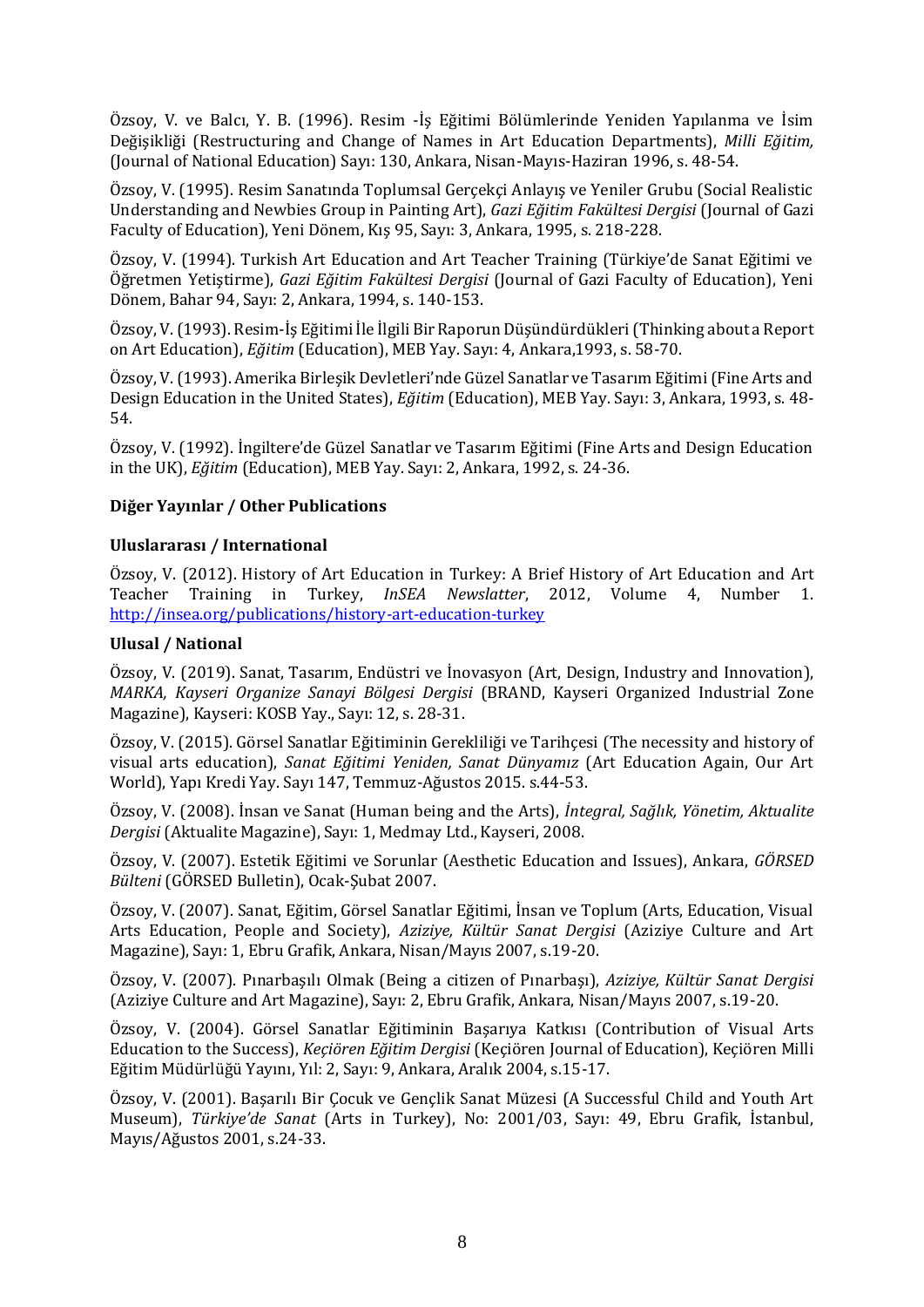Özsoy, V. (2000). Ressamlarımız ve Tarihimiz: Hüseyin Avni Lifij ve Kurtuluş Savaşı (Our Painters and Our History: Hüseyin Avni Lifij and the War of Independence), *21. Yüzyılda Pınarbaşı* (Pınarbaşı in the 21st Century), Sayı: 4, Ankara, Ağustos 2000, s.22-24.

Özsoy, V. (2000). Ressamlarımız ve Tarihimiz: Ercüment Kalmık ve Çanakkale Savaşı (Our Painters and Our History: Ercüment Kalmık and the Gallipoli War), *21. Yüzyılda Pınarbaşı* (Pınarbaşı in the 21st Century), Sayı: 2, Ankara, Haziran 2000. s.33-35.

Özsoy, V. (2000). Kültür, Sanat ve Eğitim (Culture, Arts and Education), *21. Yüzyılda Pınarbaşı* (Pınarbaşı in the 21st Century), Sayı: 1, Ankara, Mayıs 2000, s.37-40.

Özsoy, V. (1995). Desen Eğitimi Niçin Gereklidir? (Why Drawing Training is Necessary?) , *Sanat, Aylık Güzel Sanatlar Gazetesi* (Art, Monthly Fine Arts Newspaper), Ekim 1995, Sayı:

# **Bildiriler / Proceedings**

### **Uluslararası Kongrelerde Sunulan ve Yayımlanan Bildiriler / Papers Presented and Published at International Conferences**

Özsoy, V. (2019). Implementation of Visual Culture in the Primary and Secondary Visual Arts Courses in Turkey (Türkiye'de İlköğretim ve Ortaöğretim Görsel Sanatlar Derslerinde Görsel Kültürün Uygulanması), *36. InSEA World Congress: MAKING (InSEA Dünya Kongresi: YAPIM),* University of British Columbia, July 9-13, 2019, Vancouver, Canada. Pp. 593-599. <https://www.insea2019.org/congress-proceedings-abstracts>

Özsoy, V. (2012). Museum Education and Design Museums, *A New Affair: Design History and Digital Design Museum (Yeni Bir İlişki: Tasarım Tarihi ve Sanal Tasarım Müzesi)*, Turkish Design History, Society Meetings / 5T: Türkiye Tasarım Tarihi Topluluğu Toplantıları, 17-18 Mayıs 2012 / May 17-18, 2012, Yaşar Üniversitesi, İzmir.

# **Uluslararası Kongrelerde Sunulan Bildiriler / Papers Presented at International Conferences**

Özsoy, V. & Mamur, N. (2019). İlk ve Ortaöğretim Görsel Sanatlar Dersleri için Görsel Kültür Kuramı Temelli Tasarlanan TÜBİTAK-4005 Projesi Sonrası Sınıf Öğretmenlerinin Görüşleri (Opinions of Classroom Teachers After Visual Culture Theory Based TUBITAK-4005 Project for Primary and Secondary Visual Arts Courses), *VIth International Eurasian Educational Research Congress*, Ankara University, 19-22 Haziran/June 2019, Ankara / Turkey.

Özsoy, V. & Güntay, V. (2019). Görsel Sanatlar Dersleri için Görsel Kültür ve Teknoloji Temelli Müze Deneyimi (Visual Culture and Technology Based Museum Experience for Visual Arts Courses), *VIth International Eurasian Educational Research Congress, Ankara University, 19-22 Haziran/June 2019, Ankara / Turkey.*

Özsoy, V. & Mamur, N. (2019). TÜBİTAK 4005 Yenilikçi Eğitim Uygulamaları Kapsamında Görsel Kültür Kuramı Yoluyla Öğretmen Eğitimi (Teacher Education by "Visual Culture Theory" in the Scope of TUBITAK 4005 Innovative Training Practices), *28. Uluslararası Eğitim Bilimleri Kongresi (28th International Conference on Educational Sciences)*, Hacettepe Üniversitesi ve ULED Platformu, 25-28 Nisan/April 2019, Ankara / Turkey.

Özsoy, V.& Sayın, H.& Demirkapı, A. (2013). MEB Bilim ve Sanat Merkezleri Sanat / Resim Programında Uygulanan Ölçme ve Değerlendirme Yöntemleri (Assessment and Evaluation Methods Used in Art / Painting Program at the Ministry of National Education, Science and Art Centers), *International Conference on Talent Development & Excellence,* Turkish Ministry of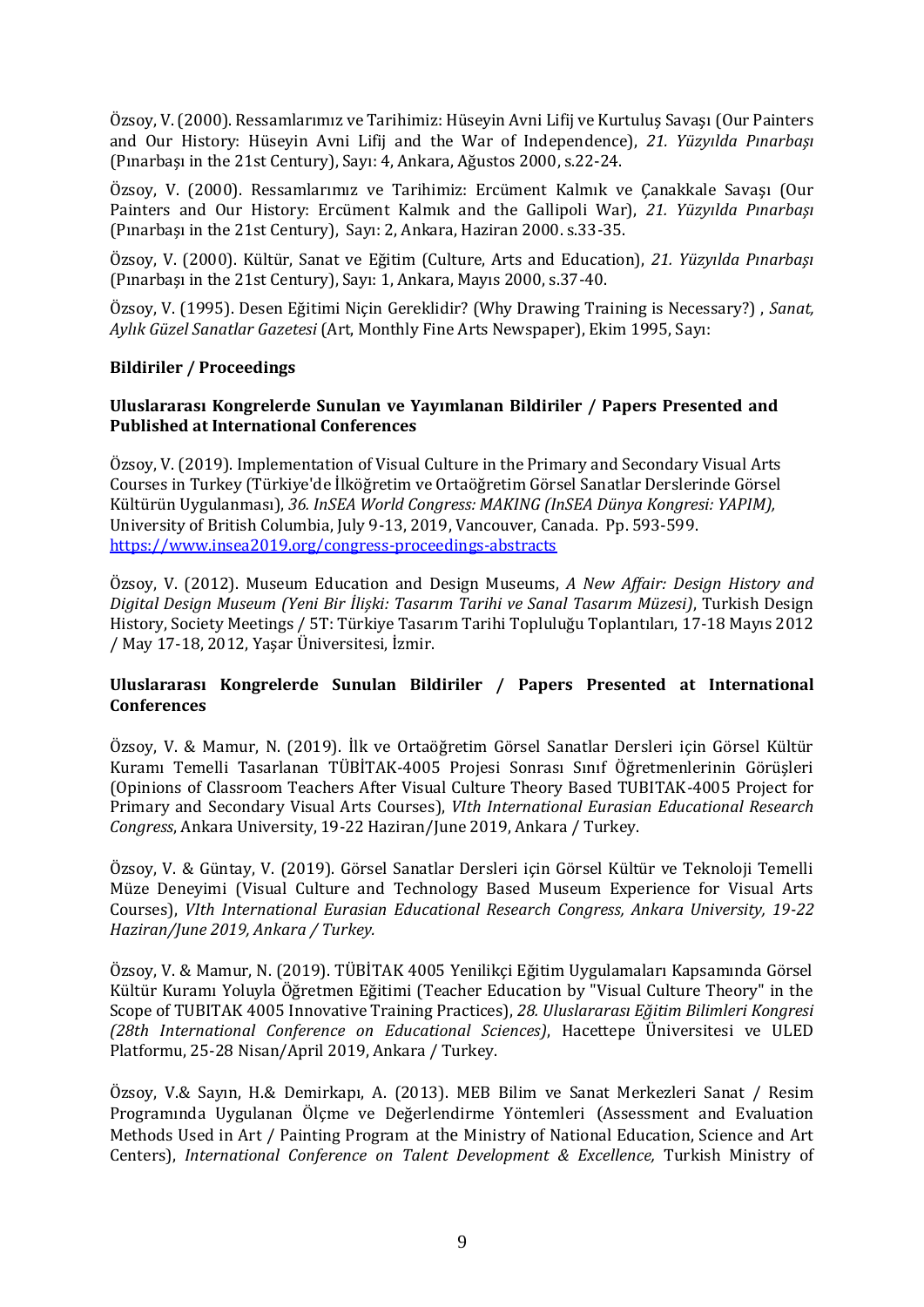Education, International Research Association for Talent Development and Excellence (IRATDE), Turkish Association for the Education of Talented Children (UYCED), 25-28 Eylül 2013 Antalya.

Özsoy, V. (2012). Türkiye'de Görsel Sanatlar (Resim-İş) Eğitimi ve Sanat Öğretmeni Yetiştirme (Visual Arts Education and Art Teacher Training in Turkey), *Internetional Educational Sciences Symposium in the International Geography of Turkish Culture* (*Uluslararası Türk Kültür Coğrafyasında Eğitim Bilimleri Araştırmaları Sempozyumu)*, Sinop Üniversitesi ve Eğitim Bilimleri Araştırmaları Derneği, 1-3 Ekim 2012, Sinop.

Özsoy, V. (2012). Developing Standards and Their Contributions to Arts Teacher Education, *World Conference on Arts Education,* UNESCO & the Government of the Republic of Korea, Seoul 25~28 May 2010.

Özsoy, V. (2012). Issues in Art Education and Art Teacher Training in Turkey, *The World Alliance for Arts Education Meeting*, UNESCO, 31 Ekim- 2 Kasım 2009 Newcastle /İngiltere.

Özsoy, V. (2012). Multy-Disciplinary Art Education with Intercultural Art Projects in Turkey, *International Society for Education through Art (InSEA on Sea) 6th European Regional Congress,* August 2-8, 2003, Stockholm-Helsinki-Talinn.

Özsoy, V. (2012). Resim-İş Öğretmenlerinin Eğitim Teknolojilerinden Yararlanmalarına İlişkin Tutumları, (Attitudes of Art-Teachers on the Use of Educational Technologies), *III. Uluslararası Eğitim Teknolojileri Sempozyumu,* (III. International Educational Technology Symposium), 30 Mart 2003, Doğu Akdeniz Üniversitesi, Mağusa, K.K.T.C.

#### **Ulusal Kongrelerde Sunulan ve Yayımlanan Bildiriler / Papers Presented and Published at National Conferences**

Mamur, N.& Özsoy, V. (2011). Anadolu Güzel Sanatlar Lisesi Sanat Atölye Derslerinde Ölçme-Değerlendirme Yaklaşımlarına Bakış (A Looking at the Measurement and Evaluation Approaches in Art Studio Lessons at the Anatolian Fine Arts High School), *20. Ulusal Eğitim Bilimleri Kurultayı*, 8-10 Eylül 2011, Burdur.

Mamur, N.& Özsoy, V. (2010) Anadolu Güzel Sanatlar Lisesi Resim Bölümü Sanat Atölye Derslerinde Portfolyo Kullanımının Öğrenci Görüşleriyle Değerlendirilmesi (Evaluation of Portfolio Usage with Student Opinions, at Art Studio Lessons at the Art Department of Anatolian Fine Arts High Schools), *Eğitimde ve Psikolojide Ölçme ve Değerlendirme 2. Ulusal Kongresi* 3-7 Mayıs 2010, Mersin.

Mamur, N. & Özsoy, V. (2010) Anadolu Güzel Sanatlar Lisesi Resim Öğretmenlerinin Portfolyo Değerlendirme Tekniğinin Uygulanabilirliğine Yönelik Algıları (The Perceptions of Art Teachers toward the Applicability of Portfolio Assessment Technique at the Anatolian Fine Arts High Schools), *2. Ulusal Güzel Sanatlar Eğitimi Sempozyumu* 8-10 Nisan 2010, Canakkale.

Özsoy, V. (2005). Eğitim Fakültelerinde Yeniden Yapılanmanın ve Uygulama Sonuçlarının Resim-İş Öğretmeni Yetiştirme Açısından Bir Değerlendirmesi (An Assessment of Restructuring in Education Faculties and Results of Implementation in Terms of Training Art Teachers), *Eğitim Fakültelerinde Yeniden Yapılandırmanın Sonuçları ve Öğretmen Yetiştirme Sempozyumu*, Gazi Üniversitesi, Gazi Eğitim Fakültesi, 22-24 Eylül 2005, Ankara.

Özsoy, V. (2003). Lisansüstü Görsel Sanatlar Eğitiminde (Resim-İş) Bir Nitel Araştırma Yöntemi Uygulaması (Application of a Qualitative Research Method in Postgraduate Visual Arts Education), *Eğitimde Bilime Katkı: Lisansüstü Eğitim Sempozyumu*, Dokuz Eylül Üniversitesi, Eğitim Bilimleri Enstitüsü, 01-04 Ekim 2003, İzmir.

Özsoy, V. (2004). Resim-İş Öğretmeni Yetiştirme Programlarının ve Resim-İş Derslerinin Bir Değerlendirmesi, (An Assessment of Art Teacher Training Programs) and Art Courses *II.*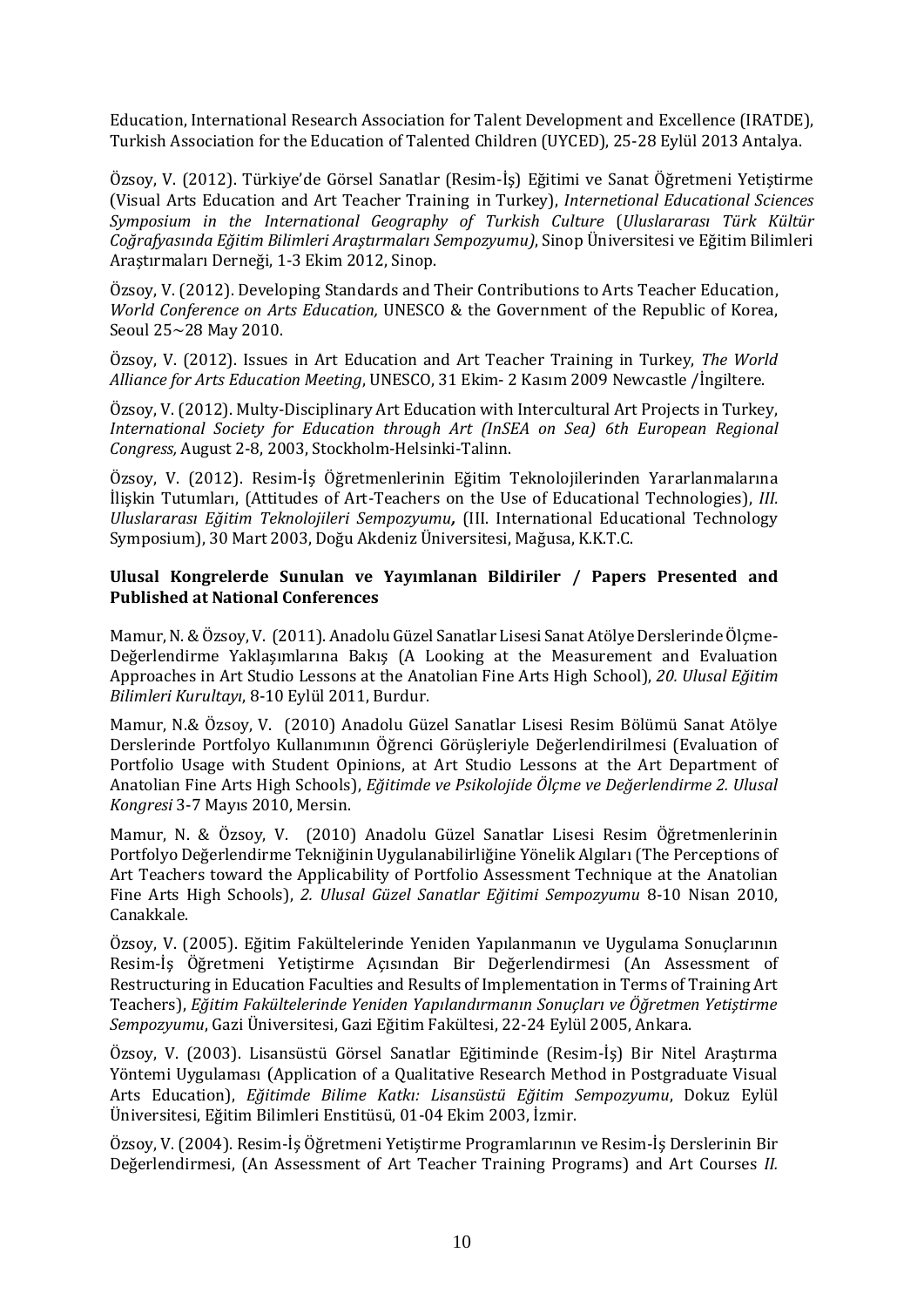*Sanat Eğitimi Sempozyumu*, Gazi Üniversitesi, Gazi Eğitim Fakültesi, 28-30 Nisan 2004, Ankara. s. 17-35.

Özsoy, V. (2003). Resim-İş Öğretmen Adaylarının Eğitim Teknolojisi Kullanımı Konusunda Tutumları (Attitudes of Art Teacher Candidates on the Use of Educational Technology), *XII. Eğitim Bilimleri Kongresi***,** 15 –18 Ekim 2003, Gazi Üniversitesi, Eğitim Bilimleri Enstitüsü, Antalya.

Özsoy, V. (2002). Resim-İş (Sanat) Öğretmeni Eğitimine Yönelik Lisansüstü Programlarda Müze Eğitiminin Yeri ve Önemi (Place and importance of museum education in post-graduate programs for Art Teacher Education), *Gazi Üniversitesi'nin Eğitimde 75. Yılı Sanat Eğitimi Sempozyumu*, Gazi Üniversitesi, Gazi Eğitim Fakültesi, 08-10 Mayıs 2002, Ankara. s.59-74.

Özsoy, V. & Dündar, M. (2000) Okul Deneyimi Dersi Uygulaması: Gazi Eğitim Fakültesi Örneği (School Experience Course Application: In the case of Gazi Faculty of Education), *II. Ulusal Öğretmen Yetiştirme Sempozyumu*, Çanakkale Onsekiz Mart Üniversitesi Eğitim Fakültesi, 10- 12 Mayıs 2000, Çanakkale.

Özsoy, V. (1999). Güzel Sanatlar Öğretiminde Çok Alanlı ve Projelere Dayalı Bir Yöntem (A Multi-Disciplinary and Project-Based Method in Teaching Fine Arts), *I.Ulusal Sanat Eğitimi ve Sorunları Sempozyumu,* Çanakkale Onsekiz Mart Üniversitesi Eğitim Fakültesi, Çanakkale, 28- 30 Nisan 1999. s. 9-18.

Özsoy, V. (1998). Hizmet Öncesi Eğitimde Bir Öğretmenlik Uygulaması Modeli (A Teaching Practice Model in Pre-Service Education), *III. Ulusal Fen Bilimleri Eğitimi Sempozyumu*, Karadeniz Teknik Üniversitesi Fatih Eğitim Fakültesi, Trabzon, 23-25 Eylül 1998, s.301-306.

# **Ulusal Kongrelerde Sunulan Bildiriler / Papers Presented at National Conferences**

Özsoy, V. (1998). Eğitim Fakülteleri Resim-İş Eğitimi Bölümleri İçin Bir Program Önerisi (A Program Proposal for Art Education Departments in Education Faculties), *Türkiye'de Plastik Sanatlar Eğitimi Veren Yükseköğretim Kurumlarında Öğrenci Seçimi ve Programların Çağdaşlaştırılması Sempozyumu*, Çukurova Üniversitesi Eğitim Fakültesi, Adana, 19-21 Nisan 1993.

# **Sergiler / Art Exhibitions**

# **Grup Sergileri / Group Exhibitions**

Ankara, 1993 - G.Ü. S.B.E. Resim Bölümü Doktora Grubu Sergisi (Painting Department Ph.D. Group Exhibition)

Ankara, 24 Kasım-4 Aralık 1993 - G.Ü.G.E.F. Resim Bölümü Öğretim Elemanları Resim Sergisi, Talih Kuşu Sanat Galerisi (Painting Department Teaching Staff Painting Exhibition)

Ankara, 24.11.1987 - G.Ü.G.E.F. Resim Bl. Öğretim Elemanları 24 Kasım Öğretmenler günü Sergisi (Painting Department Teaching Staff Painting Exhibition)

Ankara, 19.12.1986 - G.Ü.G.E.F. Lisans Tamamlama Grubu Sergisi, Devlet Güzel Sanatlar Galerisi (Graduation Completion Group Exhibition)

Ankara, 15.01. -2.02.1985 - Kayseri'li Üç Sanatçı, Alman Kültür Merkezi (Three Artists in Kayseri)

Kayseri, 6.6.1981 - Kayseri Ressamlar Grubu Sergisi (Three Artists from Kayseri)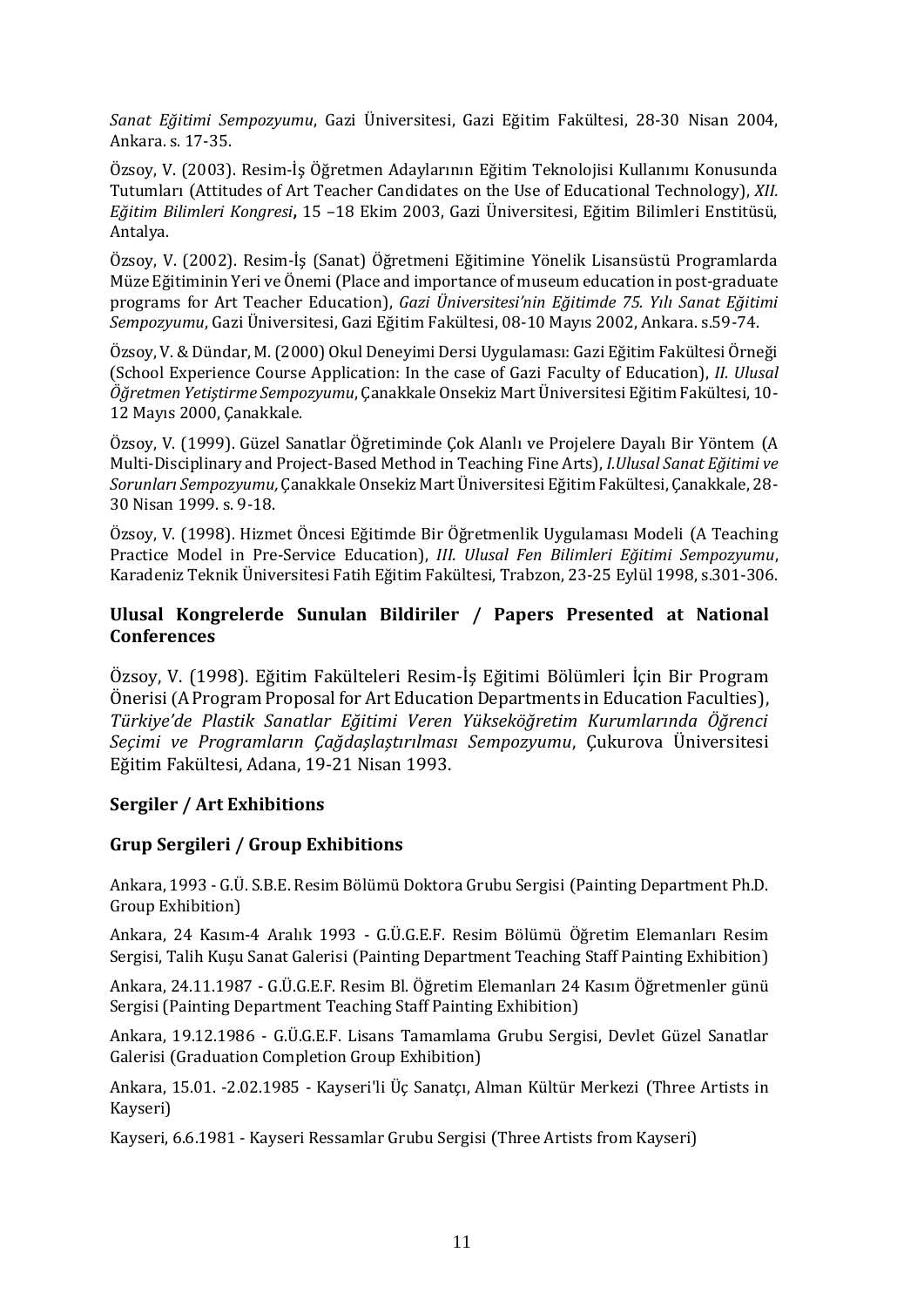# **Karma Sergiler / Joint Exhibitions**

Ankara, 21 Şubat - 11 Mart 1995 - GESAM Karma Sergisi, Halkbank Sanat Galerisi

Adapazarı, 10-27 Ocak 1995 - GESAM Karma Sergisi, Akbank Sanat Galerisi

Elazığ, 09 – 25 Kasım 1994 - GESAM Karma Sergisi, Akbank Sanat Galerisi

Adapazarı, 10-27 Ocak 1995 - GESAM Karma Sergisi, Akbank Sanat Galerisi

Çorum, 14-30 Aralık 1994 - GESAM Karma Sergisi, Akbank Sanat Galerisi

Lefkoşe, 11-16 Nisan 1988 - "Orman ve Çevre Güzelliklerimiz" Konulu 1. Büyük Resim Yarışması Sergisi, Lefkoşe-K.K.T.C.

Ankara, 19-31 Aralık.1985 - Ankara Sanatçılar Derneği Sergisi

Adana, 16-30 Kasım 1985 - Ankara Sanatçılar Derneği Sergisi

Ankara, 23 Nisan 1985 - Türkiye Büyük Millet Meclisi'nin 65. Kuruluş Yıldönümü, "Milli Egemenlik" Konulu Resim Yarışması Sergisi

# **Yönetilen Yüksek Lisans Tezleri / Supervised Master's Theses**

ALBAYRAK, Ahmet Kürşat (2009). *Türkiye'de 1908 Sonrasında Gerçekleştirilen Kültürel ve Eleştirel Anlatımlı Resim ve Enstalasyonların Bir Değerlendirmesi (An Evaluation of Cultural and Critical Expression Paintings and Installations Performed After 1908 in Turkey)*, Kayseri: Erciyes Üniversitesi, Güzel Sanatlar Enstitüsü.

HİDAYETOĞLU, Tuna Ferit (2008). *Güzel Sanatlar Fakülteleri Lisans Programlarında Yer Alan İllüstrasyon Dersi Konularının Eleştirel Bir İncelemesi (A Critical Review of Illustration Teaching Subjects in the Curriculums of Fine Arts Faculties)*, Ankara: Gazi Üniversitesi, Eğitim Bilimleri Enstitüsü.

TOPRAK, Onur (2008). *Güzel Sanatlar Eğitimine Yönelik Hazırlan Bir Eğitim CD'sinin Sanat Tarihi Öğretimine Katkıları (Contribution to the Teaching of Art History of an Educational CD Prepared for Fine Arts Education)*, Ankara: Gazi Üniversitesi, Eğitim Bilimleri Enstitüsü.

COŞKUN, Birgül (2007). *Görsel Sanatlarda Üstün Yetenekli Çocukların Eğitimi ile İlgili Öğretmen Görüşleri ve Değerlendirmesi (Teacher Opinions and Evaluation on the Education of Gifted Children in Visual Arts)*, Ankara: Gazi Üniversitesi, Eğitim Bilimleri Enstitüsü.

OCAK, Eda (2005). *Görsel Medya Yolu İle Yaygın Görsel Sanatlar Eğitimi (Resim-İş) Üzerine Bir Durum Çalışması (A Case Study on Informal Visual Arts Education with Visual Media Path)*, Ankara: Gazi Üniversitesi, Eğitim Bilimleri Enstitüsü.

SARI, Hatice Nilüfer (2005). *İlköğretim Okullarında Müze Eğitiminin Gerekliliğine İlişkin Resim-İş Öğretmenlerinin ve Yöneticilerin Görüşlerinin Değerlendirilmesi (Evaluation of the Opinions of Art Teachers and Administrators on the Necessity of Museum Education in Primary Schools)*, Ankara: Gazi Üniversitesi, Eğitim Bilimleri Enstitüsü.

PEŞKERSOY, Eylem (2004). *İlköğretim Okulu Yönetici ve Öğretmenlerinin Resim-İş Dersi ve Öğretmenine Tutumlarına Yönelik Bir İnceleme (A Study on the Attitudes of Elementary School Administrators and Teachers to Art Lesson and Art Teacher),* Ankara: Gazi Üniversitesi, Eğitim Bilimleri Enstitüsü.

ÇALIŞKAN, Rabia (2003). *İlköğretim 6. Sınıf Görsel Sanatlar Eğitimi (Resim-İş) Dersi Programının Resim Konuları ve Öğretmenler Açısından İncelenmesi Üzerine Bir Durum Çalışması (A Case Study on the Investigation of 6th grade Visual Arts Education Curriculum in terms of Art Subjects and Teachers)*, Ankara: Gazi Üniversitesi, Eğitim Bilimleri Enstitüsü.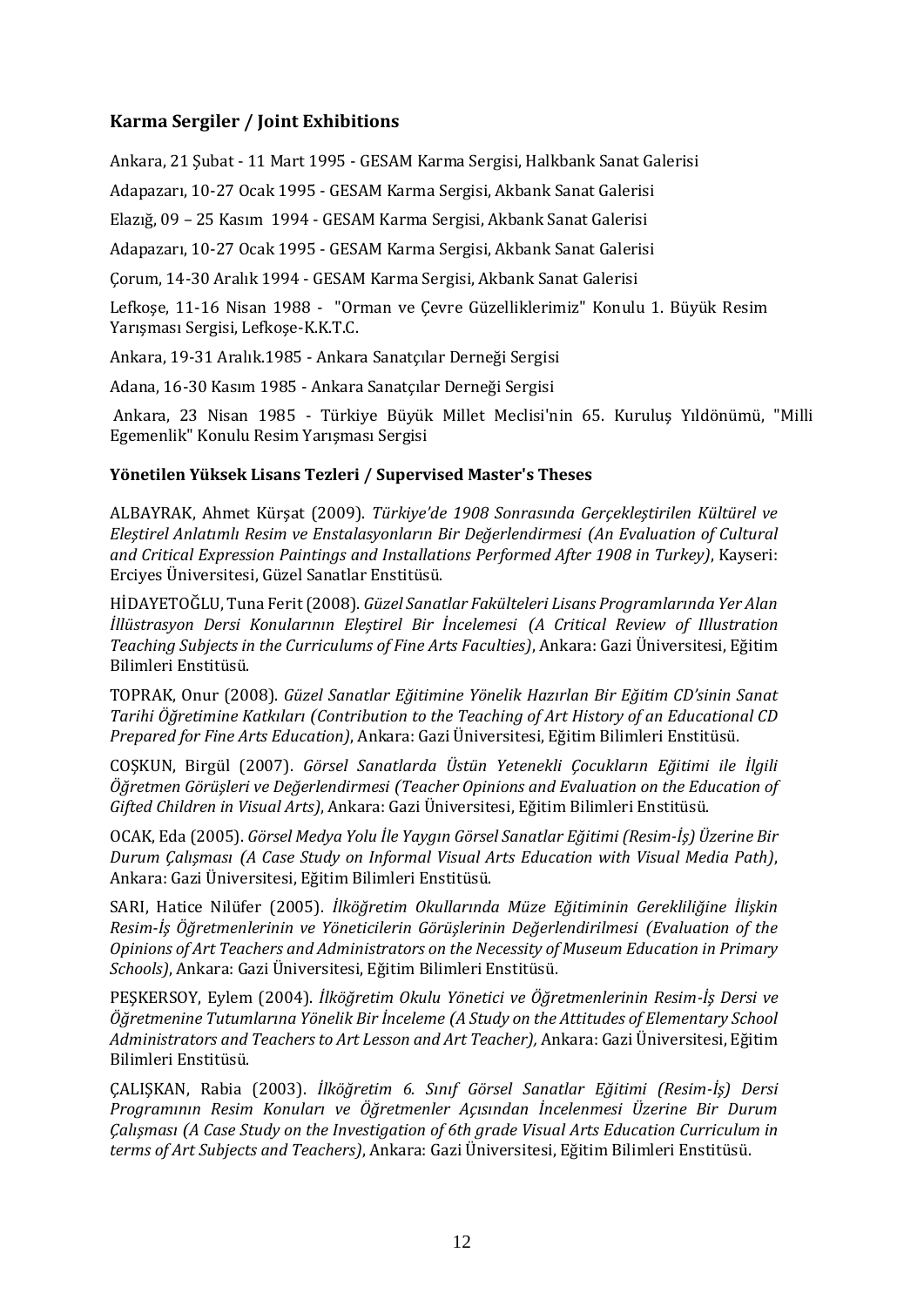BÜLBÜL, Handan (2003). *Sınıf Öğretmenlerinin Resim-İş Dersine Yaklaşımlarının Farklı Boyutlarda İncelenmesine Dayalı Bir Çalışma (A Study Based on the Investigation of Classroom Teachers' Approaches to Art Lesson in Different Dimensions),* Ankara: Gazi Üniversitesi, Eğitim Bilimleri Enstitüsü.

MAMUR, Nuray (2002). *Çok Alanlı Sanat Eğitiminde Ölçümleme ve Değerlendirme Yöntemleri: Bir Uygulama Önerisi (Assessment and Evaluation Methods in Multi-Disciplinary Art Education: An Application Suggestion)*, Bolu: Abant İzzet Baysal Üniversitesi, Sosyal Bilimler Enstitüsü.

DEMİR, Canan (2002). *Resim-İş (Sanat) Eğitiminde Sanat Eleştirisinin Yeri ve Önemi (The Place and Priority of Art Criticism in Art Education)*, Bolu: Abant İzzet Baysal Üniversitesi, Sosyal Bilimler Enstitüsü.

MERCİN, Levent (2002). *Anadolu Güzel Sanatlar Liselerinde Müzelerin Sanat (Resim) Eğitimi Amaçlı Kullanılmasına İlişkin Yönetici ve Öğretmenlerin Görüşlerinin Değerlendirilmesi (Assessment of the Opinions of the Teachers and the Administrators on the Use of the Museums in Anatolian Fine Arts High School for Art Education Purposes)*, Ankara: Gazi Üniversitesi, Eğitim Bilimleri Enstitüsü.

AYDIN, Ayla (2002). *İlköğretim 8. Sınıf Resim-İş Derslerinde Eğitim Teknolojisi Kullanımı İle İlgili Bir Durum İncelemesi (A Case Study on the Use of Educational Technology in Elementary 8th Grade Art Courses),* Ankara: Gazi Üniversitesi, Eğitim Bilimleri Enstitüsü.

OKAN, Nalan (2002). *Estetiğin Felsefedeki ve Disipline Dayalı Sanat Eğitimi İçerisindeki Yeri (Place of Esthetic in Philosophy and Discipline Based Art Education)*, Ankara: Gazi Üniversitesi, Eğitim Bilimleri Enstitüsü.

ATATÜRE, Huriye (2001). *İlköğretim Resim-İş (Sanat) Eğitiminde Karşılaştırmalı Durum Çalışması (A Comparative Case Study in Elementary Art Education)*, Ankara: Gazi Üniversitesi, Eğitim Bilimleri Enstitüsü.

YAĞCI, Kamuran (2001). *Okulöncesi Dönem Plastik Sanatlar Eğitimi (Plastic Arts Education in the Preschool Period)*, Ankara: Gazi Üniversitesi, Eğitim Bilimleri Enstitüsü.

ASLAN, Gülsema (2000). *Halk Eğitim Merkezlerinde Sanat Eğitimi ve Bir Program Önerisi (Arts Education in Public Education Centers and a Program Proposal)*, Ankara: Gazi Üniversitesi, Sosyal Bilimler Enstitüsü.

# **Yönetilen Doktora Tezleri / Supervised Doctoral Dissertations**

KARAKUŞ (OCAK), Eda (2016). *Güzel Sanatlar Fakültesi Öğrencilerinin Bilgi ve Becerilerinin Gelişimine Müze Eğitiminin Etkisi (The Effect of Museum Education on the Development of the Knowledge and Skills of the Students of the Faculty of Fine Arts),* Ankara: Gazi Üniversitesi, Eğitim Bilimleri Enstitüsü.

BÜLBÜL, Handan (2013). *Güzel Sanatlar ve Spor Lisesi İki Boyutlu Sanat Atölye Dersinde 4MAT Öğretim Modelinin Uygulanabilirliği (Applicability of 4MAT Instructional Model in Two-Dimensional Art Workshop Course of Fine Arts and Sports High School),* Ankara: Gazi Üniversitesi, Eğitim Bilimleri Enstitüsü.

KARAÖZ (GÜNCEOĞLU), Bilge (2011). *Görsel Sanatlar Dersinde Geleneksel Türk Sanatları Konularının Çok Alanlı Görsel Sanatlar Eğitimi ve Yapılandırmacı Öğrenme Yaklaşımı İle Uygulanmasının Etkililiği (6. Sınıf Örneği) (The Effect of Applying Traditional Turkish Art Subjects with Multi-Disciplinary Visual Arts Education and Constructivist Learning Approach in Visual Arts Course (6th Grade Example)*, Ankara: Gazi Üniversitesi, Eğitim Bilimleri Enstitüsü.

SÜZEN, Hatice Nilüfer (2011). *İlköğretim Görsel Sanatlar Dersi Öğretim Programının Kuramsal Yapı ve Uygulanabilirlik Açısından Bir Değerlendirmesi (An Evaluation of*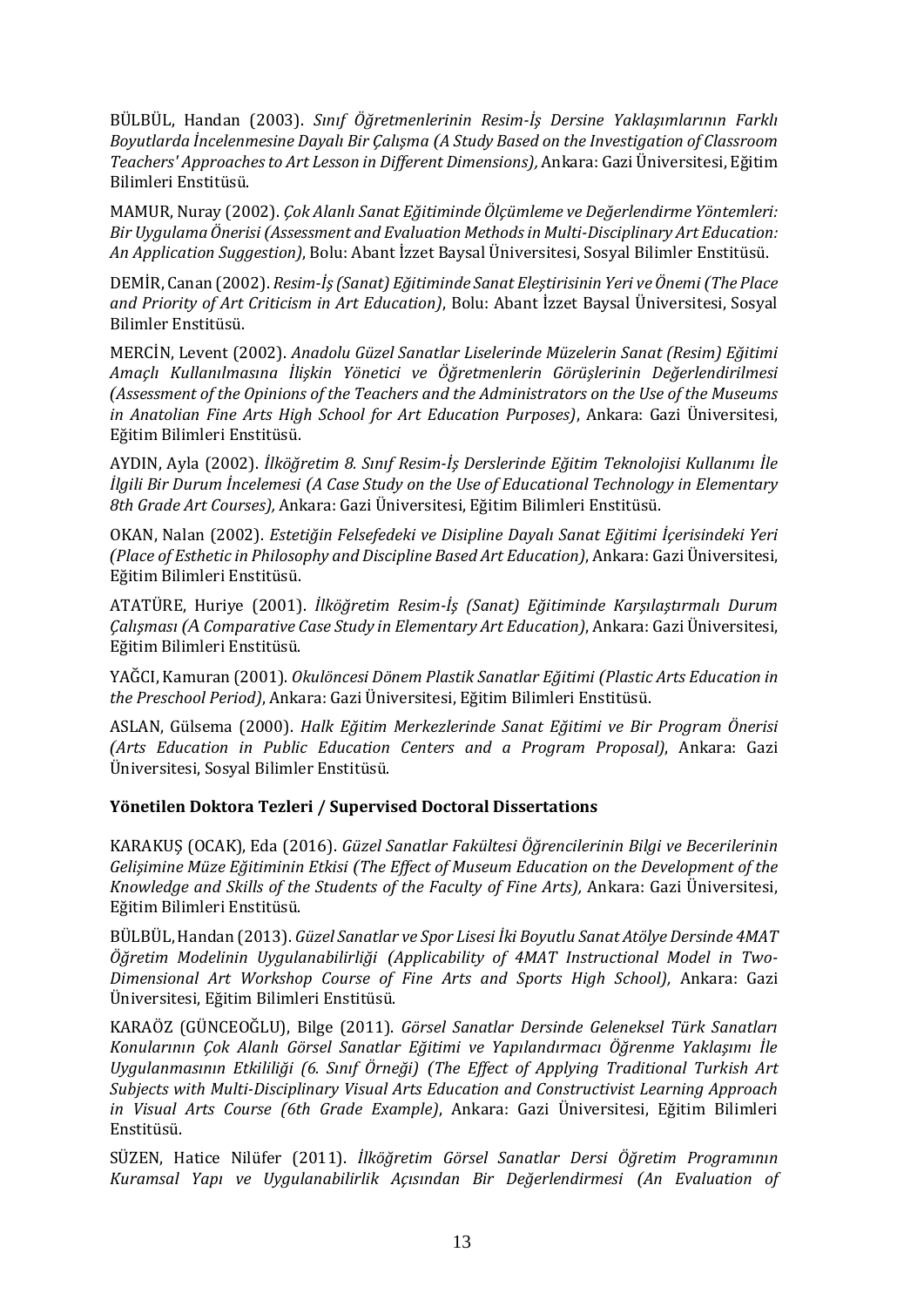*Elementary Visual Arts Teaching Program in Terms of Theoretical Structure and Applicability)*, Ankara: Gazi Üniversitesi, Eğitim Bilimleri Enstitüsü.

TARLAKAZAN, Elif (2010). *İlköğretim Görsel Sanatlar Dersi 6. Sınıf Kazanımlarının İşbirlikli Öğrenme Yöntemi Etkinlikleri İle Gerçekleştirilmesinin Öğrenci Erişisine Etkisi (The Effect of Primary School Visual Arts Lesson 6th Grade Achievements with Collaborative Learning Method Activities to Student Access)*, Ankara: Gazi Üniversitesi, Eğitim Bilimleri Enstitüsü.

DEMİR, Canan (2009). *Görsel Sanatlar Dersinde Sanat Eleştirisi Yönteminin Üç Boyutlu Çalışmalarda Öğrencilerin Öğrenme Süreçlerine Etkisi (8. Sınıflar Örneği) The Impact of Art Criticism Methods in Visual Arts Lessons on Learning Processes of Students in Three Dimensional Studies (Sample of 8th Grades),* Ankara: Gazi Üniversitesi, Eğitim Bilimleri Enstitüsü.

MAMUR, Nuray (2009). *Anadolu Güzel Sanatlar Lisesi Resim Bölümlü Öğrencilerinin Sanatsal Yeterliliğini Ölçme ve Değerlendirmede Eğitsel Gelişim Dosyasının (Portfolyo) Rolü (The Role of the Educational Development File (Portfolio) in Assessing and Evaluating the Artistic Competence of the Art Department Students of Anadolu Fine Arts High School)*, Ankara: Gazi Üniversitesi, Eğitim Bilimleri Enstitüsü.

AYKUT, Aygül (2008). *Güzel Sanatlar Fakülteleri Programlarında Yer Alan Estetik Dersleri ile Estetik Konuları İçeren Derslerin Amaç, İçerik ve Öğretim Yöntemi Açısından İncelenmesi, (Analysis of Aesthetic Courses and Aesthetics Subjects in the Faculty of Fine Arts Programs in terms of Purpose, Content and Teaching Method)*, Ankara: Gazi Üniversitesi, Eğitim Bilimleri Enstitüsü.

MERCİN, Levent (2006). *Resim Dersini Müze Kaynaklı Oluşturmacı Öğrenme Yaklaşımı Etkinliklerine Göre Uygulamanın Erişiye, Kalıcılığa ve Tutuma Etkisi (Application of Art Lesson Based on Museums and Constructivist Learning Approach Activities, and its Effect on Achievement, Retention and Attitude)*, Ankara: Gazi Üniversitesi, Eğitim Bilimleri Enstitüsü.

OKAN, Nalan (2006). *İlköğretim Görsel Sanatlar Eğitiminde Estetik Öğretimi (Aesthetic Teaching in Elementary Visual Arts Education)*, Ankara: Gazi Üniversitesi, Eğitim Bilimleri Enstitüsü.

AYAYDIN, Abdullah (2005*). Çoklu Zekâ Kuramı'na Göre Hazırlanmış 6. Sınıf Resim-İş Eğitimi Programında Yer Alan Renk Bilgisi Konusunun Öğrenci Başarısına, Tutumuna ve Öğrenilenlerin Kalıcılığına Etkisi (The Effect of Color Knowledge on 6th Grade Art Education Program Prepared by Multiple Intelligence Theory, Student Achievement, Attitude and Persistence of Learned)*, Ankara: Gazi Üniversitesi, Eğitim Bilimleri Enstitüsü.

BEYKAL (ALBECER), Feryal (2006). *İlköğretim Kurumları Resim–İş Dersi Öğretim Programındaki Özgünbaskıresim Konularının Çok Alanlı Sanat Eğitimi Yöntemi İle Uygulanması (Application of Original Printmaking Topics in Elementary Education Institutions Art Course Teaching Program with Multi-Disciplinary Art Education Method*, Ankara: Gazi Üniversitesi, Eğitim Bilimleri Enstitüsü.

ŞAHAN, Melek (2004). *İlköğretim 6. Sınıflarda Üçboyutlu Çalışma Konularının Çok Alanlı Sanat Eğitimi Yöntemi İle Uygulanması (Application of the Three-Dimensional Study Subjects in the 6th Grade of Elementary Schools with Multi-Disciplinary Art Education Method),* Ankara: Gazi Üniversitesi, Eğitim Bilimleri Enstitüsü.

KATIRANCI, Meltem (2004). *İlköğretim Resim–İş Derslerinde Tekstil Konularının Çok Alanlı Sanat Eğitimi Yöntemi İle Uygulanması (Application of Textile Subjects in Elementary Art Lessons with Multi-Disciplinary Art Education Method)*, Ankara: Gazi Üniversitesi, Eğitim Bilimleri Enstitüsü.

ALAKUŞ, Ali Osman (2002). *İlköğretim Kurumları Resim–İş Dersi Öğretim Programındaki Grafik Tasarımı Konularının Çok Alanlı Sanat Eğitimi Yöntemi İle Uygulanması (Application of*